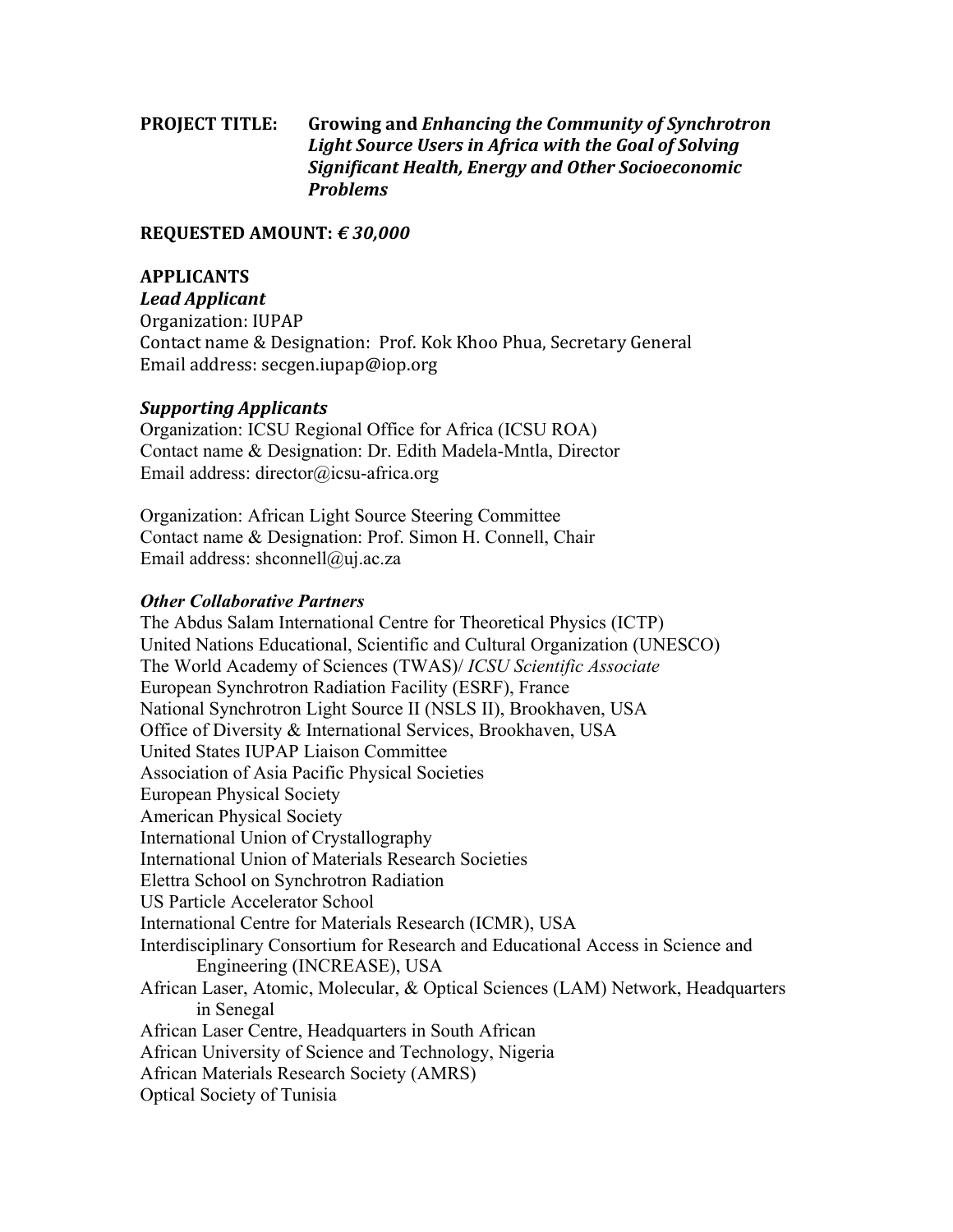Synchrotron Research Roadmap Implementation Committee (SRRIC), South Africa National Research Foundation (NRF), Government of South Africa Department of Science and Technology (DST), Government of South Africa South African Institute of Physics (SAIP) South African IUPAP Liaison Committee University of Cheikh Anta Diop, Senegal Moi University, Kenya Dedan Kimathi University of Technology, Kenya University of Dar Es Salaam, Tanzania Kwame Nkrumah University of Science and Technology, Ghana African Institute for Mathematical Sciences-Ghana (AIMS-Ghana) National Institute of Laser-Enhanced Sciences (NILES), Egypt African Physical Society (AfPS) African Optics and Photonics Society Steering Committee

### **How will this proposal address ICSU's strategic priorities as defined for the Grants Programme?**

Synchrotron light sources (SynLSs) are the most multidisciplinary scientific tool available, empowering studies in a myriad of disciplines, including biology, physics, chemistry, materials science, geoscience, energy, environment, and paleontology. Thus, enhancing the African SynLS user community would address directly *planning and coordinating research* by bringing African researchers together with other international researchers to solve such challenges as the Ebola virus and HIV; *science for policy activities* by strengthening links to such UN bodies as the World Health Organization and UNESCO, which assisted countries in the Middle East in establishing the SESAME SynLS; and *strengthening the universality of science* by building collaborations among African and other researchers to share massive quantities of SynLS data.

## **PROJECT PLAN**

## **Objectives**

The objectives of this proposed project are the following: (1) Ascertain the level of SynLS usage among African researchers; (2) Grow and enhance the use of SynLSs among African researchers; (3) Develop a *Strategic Plan* of short-, medium-, and longterm goals for Africa's SynLS user community to position it for the development of a more detailed and longer-term *Business Plan*; (4) Convene a meeting of African Ministers of Science, Technology, Education, Health, Energy and Natural Resources, representatives from the African research community, and other international stakeholders and interested parties at UNESCO's Headquarters in Paris during 2016 to launch the *African Light Source Business Plan* and update the *Roadmap for Enhancing the African Synchrotron Light Source User Community*, including plans for the possible construction of an African light source.

## **Project Description**

In order to enhance the African SynLS user community, at a November 2015 Workshop at ESRF, an Interim African Light Source Steering Committee (ALSSC) plans to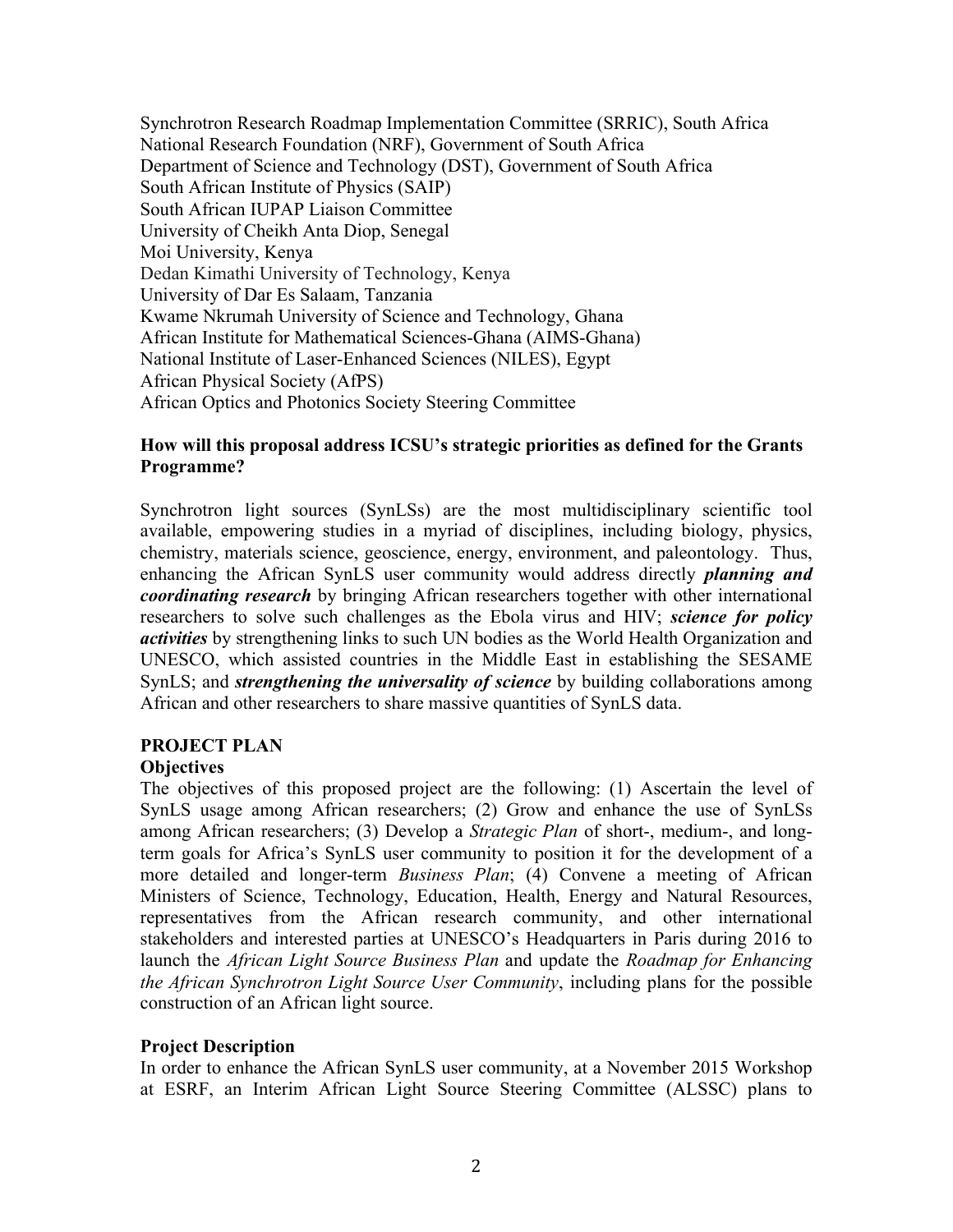establish a longer-term ALSSC consisting of representatives from a number of countries. That Interim ALSSC consists of the following: *Simon Connell*, Chair (University of Johannesburg, South Africa); **Tabbetha Dobbins** (Rowan University, USA); *Jonathan Dorfan* (President of the Okinawa Institute of Science and Technology, Japan); *Ken Evans-Lutterodt* (Brookhaven National Laboratory, USA); *Tarek Hussein* (Cairo University); *Brian Masara* (Executive Officer of the South African Institute of Physics); *Krystle McLaughlin* (Lehigh University, USA); *Sekazi Mtingwa* (African Laser Centre, MIT, USA); *Tshepo Ntsoane* (South African Nuclear Energy Corporation and Chair of SRRIC); *Philip Oladijo* (University of the Wiwatersrand, South Africa, Nigeria); *Kennedy Reed* (Lawrence Livermore National Laboratory, USA); **Jürgen Härtwig** representing *Francesco Sette* (Director of the European Synchrotron Radiation Facility, France); *Ahmadou Wagué* (University of Cheikh Anta Diop, Senegal, and President of the LAM Network); *Herman Winick* (Assistant Director Emeritus of SLAC National Accelerator Laboratory, USA); *Sverker Werin* (Lund University, Sweden); *Mohammad Yousef* (Cairo University, Egypt). **ICSU ROA will work collaboratively with the new ALSSC to perform the tasks for this proposed project on behalf of IUPAP and its C13 Commission.**

As a starting document, Winick and Mtingwa wrote a paper entitled, *A Synchrotron Radiation Research Facility for Africa,* in which they highlighted the role of SynLSs in the world. SynLSs have revolutionized research in many science and technology disciplines, leading to a proliferation of facilities worldwide. The Website lightsources.org has links to 47 SynLS facilities in 23 countries in various stages of operation, construction or planning.Unfortunately, not one SynLS facility operates in Africa. The largest African user community is in South Africa, and most of that country's users utilize ESRF in France due to its immense capabilities and closeness relative to most other facilities. In 2013, South Africa became an Associate Member of ESRF. To start the process of growing and enhancing Africa's SynLS user community, this project will undertake the following tasks:

## **Task 1: Develop a Strategic Plan.**

The ALSSC will develop a database of African researchers who utilize any of the international SynLS facilities. It will use these data to develop the *Strategic Plan*, which will describe the present state of synchrotron science in Africa and set short-, medium and long-term goals for enhancing it. This will be completed within one year and set the stage for the development of a more detailed *Business Plan*, which will set short-, medium- and long-term goals, including the possibility of the construction of a SynLS in Sub-Saharan Africa. The latter is proposed since countries in North Africa already have close proximity to SESAME in the Middle East; however, they will be full partners in an African Light Source.

### **Task 2: Establish a SynLS Colloquium Programme.**

Drawing from the database of SynLS users, the ICSU ROA will dispatch SynLS users to universities and other institutions and private enterprises for 3-day visits to give presentations on the capabilities of SynLSs and engage in discussions on how they can enhance researchers' investigations. Given the Ebola and HIV crises in Africa, the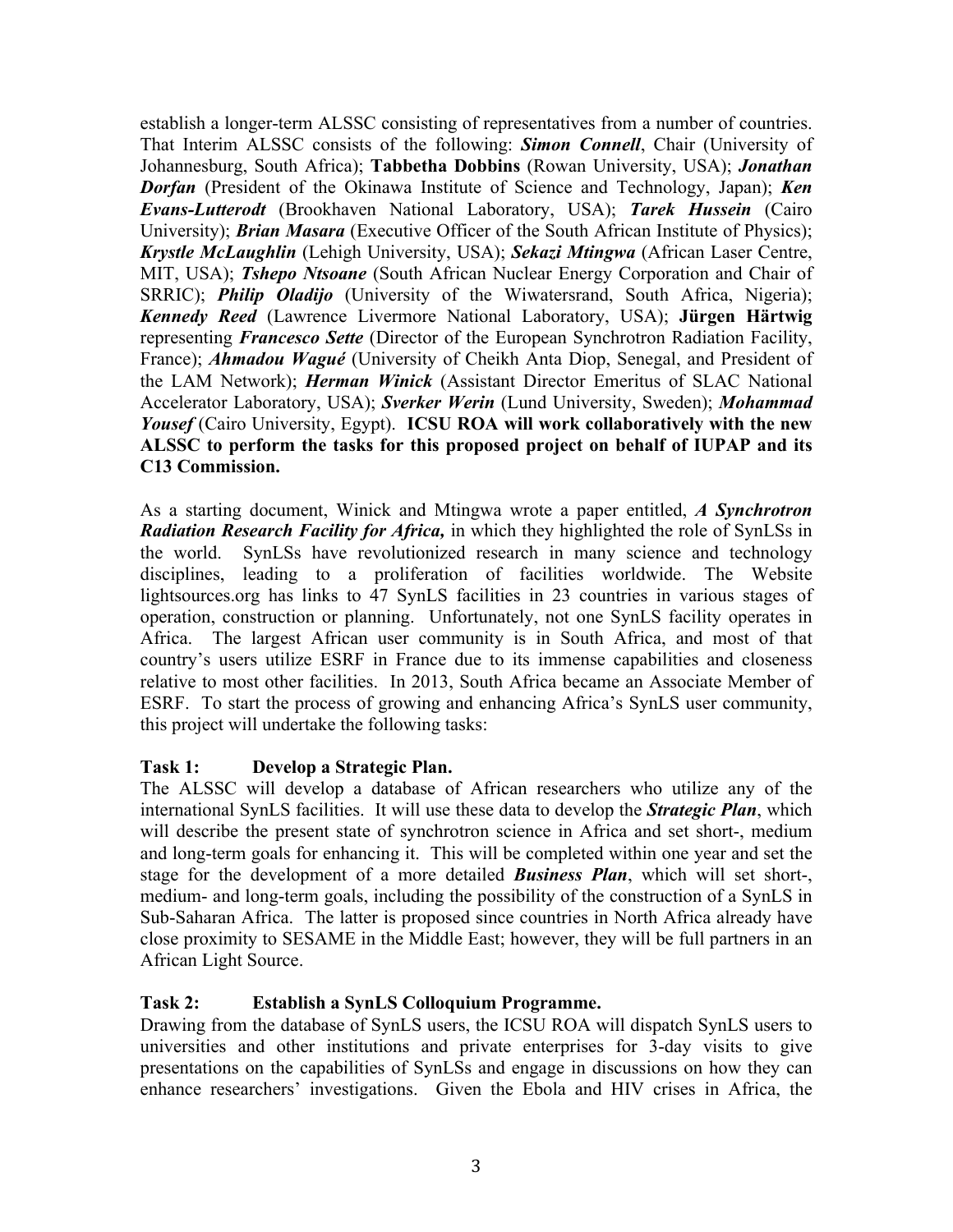Colloquium Programme should be extremely attractive to biological infectious disease researchers and governmental ministries of science, technology, health and education. *The Colloquium Programme will serve as a recruiting tool for new SynLS users. Also, ESRF has offered to organize meetings, schools, and conferences on its site.* The Colloquium Programme will assist in recruiting participants for such meetings.

# **Task 3: Develop a Synchrotron Light Source Informational Brochure.**

Many researchers are not aware of the immense potential of SynLSs. Thus, ICSU ROA will appoint qualified people to develop various sections of a brochure that will explain in simple terms the various components of a SynLS, especially the storage ring and beamlines. Next, the brochure will summarize many of the fields for which SynLSs have elucidated phenomena that previously were extremely challenging to understand. SynLSs are front and center in efforts to develop dependable sources of clean energy and the energy storage technologies, such as advanced batteries, that make those technologies accessible. Finally, the brochure will explain in simple terms the various SynLS beamline techniques that are available, such as X-ray diffraction. The brochure will be educational for researchers, students, and various governmental Ministers.

### **Task 4: Promote and Facilitate Researcher and Student Studies at Various International SynLS Schools and Facilities.**

There is a need to train as many students and researchers as possible in accelerator, beamline and instrumentation sciences. This is important, not only to prepare for the possible construction of an African SynLS, but also for African researchers to fully utilize SynLSs around the world. Luckily, there are many 1-2 week schools devoted to these subjects and the applications of SynLSs. In particular, ESRF has offered to organize such training experiences for African researchers and their students, and the Director of the Elettra School on Synchrotron Radiation has solicited applications from African students. Also, there are many possibilities for short- and long-term visits to SynLSs during periods of commissioning, maintenance, operations and upgrades. ICSU ROA and the ALSSC will encourage African governments to take advantage of these excellent opportunities to grow and enhance accelerator and SynLS expertise in their countries. ICSU ROA will administer the logistics of these travels.

### **Task 5: Convene a Meeting at UNESCO's Paris Headquarters to Present the**  *African Light Source Strategic Plan* **and** *Launch the Business Plan***.**

To conclude the ICSU funding stage of this project, ICSU ROA and the ALSSC will convene a meeting at UNESCO Headquarters consisting of African Ministers of Science, Technology, Health, Education, Energy and Natural Resources; representatives from the African research community; and other international stakeholders and interested parties. The purpose of the meeting will be to present the *African Light Source Strategic Plan* with short-, medium- and long-term goals; set the charge for a more detailed *Business Plan* with short-, medium- and long-term goals, including the charge to ascertain the feasibility of constructing a SynLS in Sub-Saharan Africa; and update the *Roadmap for Enhancing the African Synchrotron Light Source User Community*. A similar meeting at UNESCO successfully launched the SESAME project.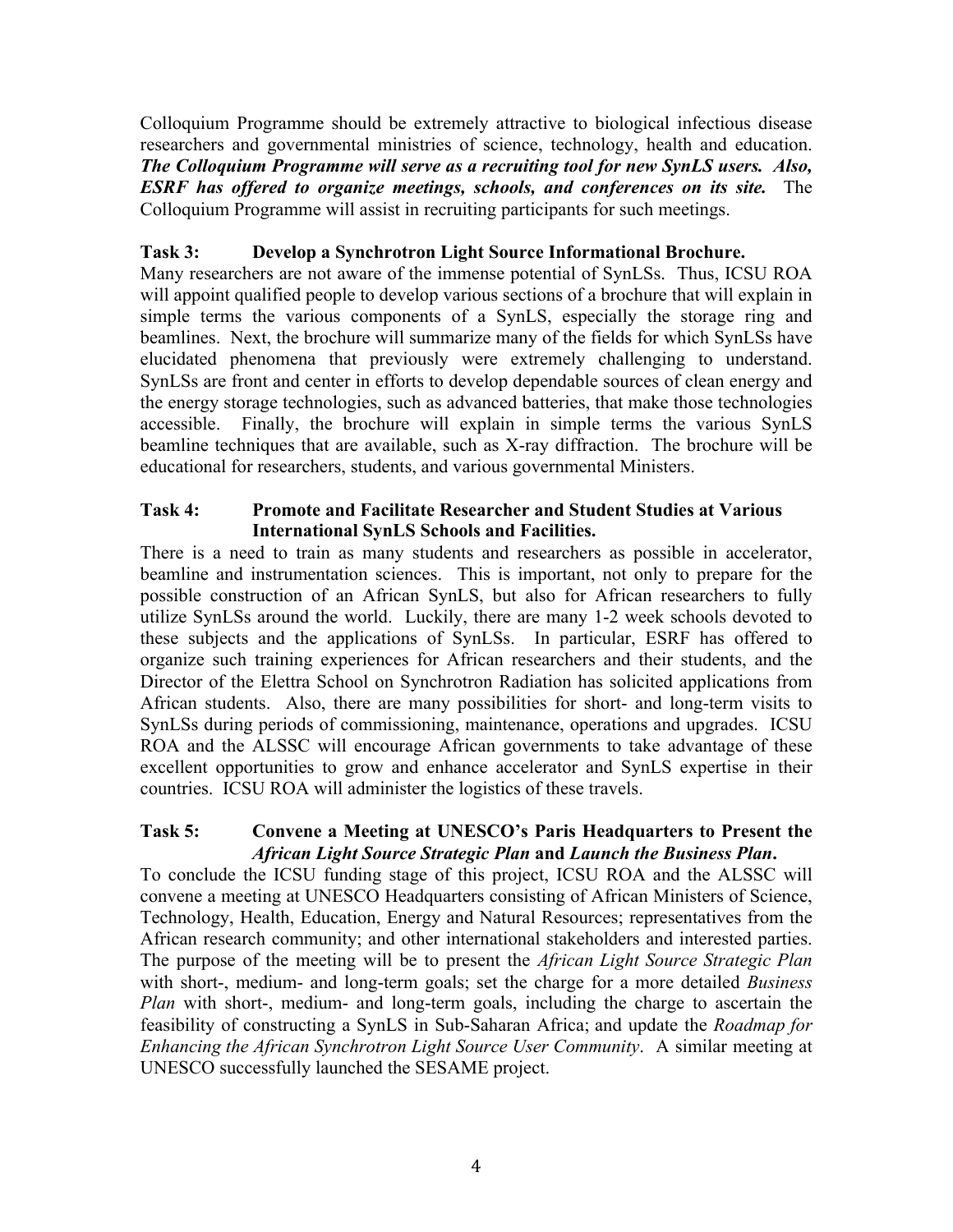#### **Relevance to Review Criteria**

This project directly addresses the five *Review Criteria*. It is *highly relevant to the ICSU Strategic Plan*, as discussed above, especially as regards the search for solutions to major challenges in Africa, such as the Ebola virus, HIV and other infectious diseases, as well as the need for clean and sustainable energy. As stated on its Website, ICSU ROA places top priority on ensuring that scientists from Africa are involved fully in international research programmes. This project accomplishes this and will address three of ICSU ROA's top priority projects, which focus on *sustainable energy, health and human well being* and *global and environmental change*. Acquiring beamtime on SynLSs is extremely competitive and will ensure that the projects granted beamtime will be *innovative and of the highest scientific quality*. Since this is a brand new initiative, it is *highly innovative,* and IUPAP partnering with ICSU ROA and the ALSSC will reach the *broadest possible community of current and potential African SynLS users*. The specified budget will be *adequate and cost effective*. Finally, SynLSs are the most *multidisciplinary* scientific tool in the modern portfolio of research facilities, affording researchers the ability to perform more than 50 experiments simultaneously.

### **Targeting of Priority Groups**

There is an urgent need to involve African researchers in the utilization of SynLSs. *Every habitable continent in the world except Africa has at least one SynLS facility,* with some countries operating a number of them, with on the order of ten in the USA alone. Another measure of their importance is that most countries are involved in continual SynLS upgrades and construction of new facilities. Thus, this project will focus on growing and enhancing the African community of SynLS users so that a critical number of users and projects will lead to an irrefutable need for the construction of an African light source. Consistent with past efforts of the African Laser Centre, LAM Network, African Materials Research Society and other partners in this effort, there will be a focus on engaging women students and researchers in this enterprise. Moreover, those partners will play a crucial role in using their long-established networks to reach students and researchers who find themselves isolated from their international, or even domestic, peers.

### **EXPECTED RESULTS**

This project will make a significant contribution to the growth and enhancement of Africa's SynLS user community and begin the process of evaluating the feasibility of constructing a SynLS in Sub-Saharan Africa. More specifically, this project will do the following: (1) develop a *Strategic Plan* of short-, medium and long-term goals; (2) establish an African Light Source Colloquium Programme, which will be the main recruiting tool for new researchers and students to use SynLSs; (3) develop an informational brochure that describes SynLSs and their many uses; (4) promote and facilitate African students' and researchers' visits to international schools and SynLS facilities; and (5) convene a meeting at UNESCO's Paris Headquarters to present the *African Light Source Strategic Plan* and set the charge for a more detailed *Business Plan* that will include ascertaining the feasibility of constructing a SynLS in Sub-Saharan Africa. The ICSU grant will enhance the visibility of IUPAP's C13 Commission, ICSU ROA and the ALSSC, especially in the eyes of African governmental officials who will